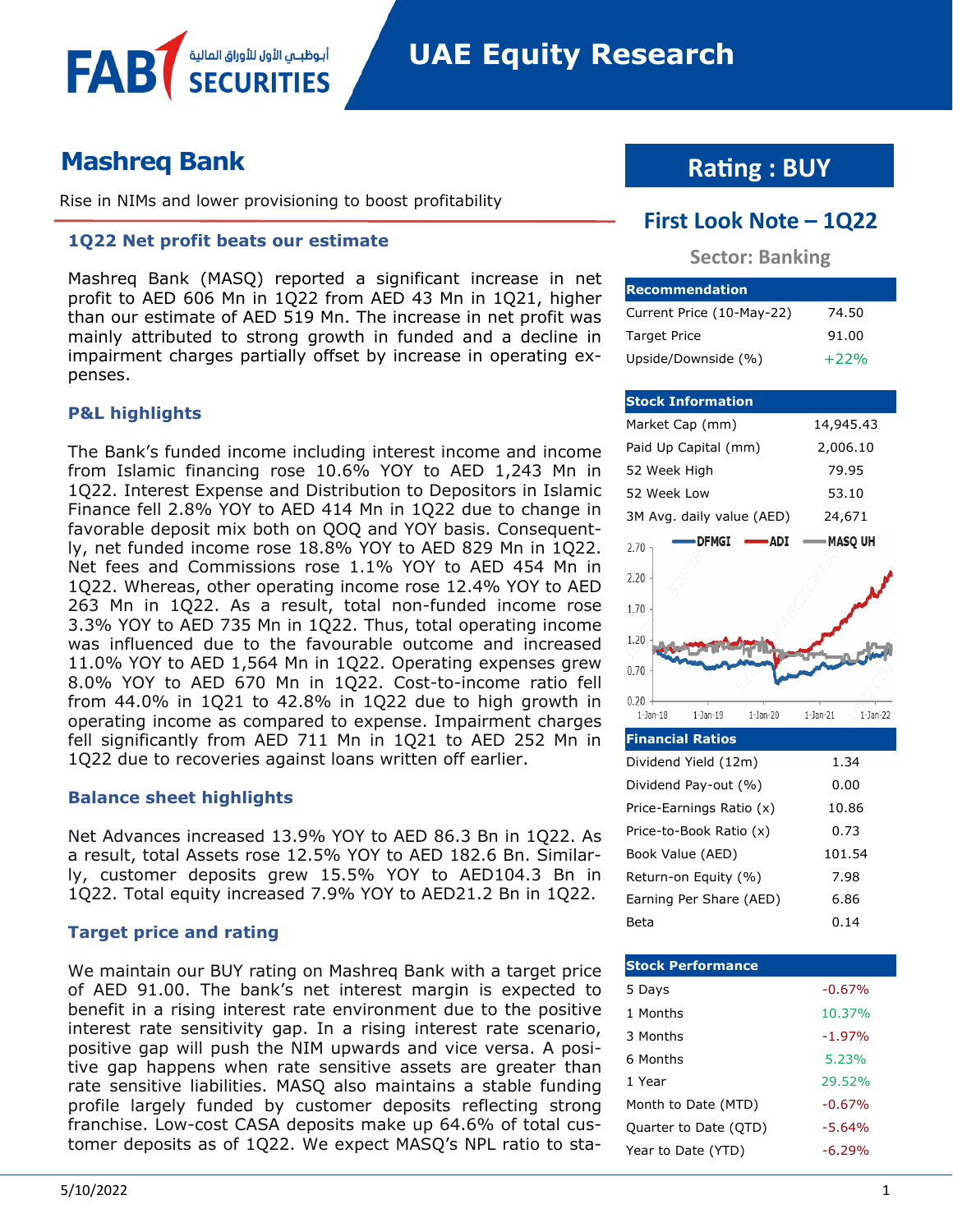# أبوظبـي الأول للأوراق المالية<br>SECURITIES FA

bilize at lower levels due to strong recoveries. Overall, NPL ratio declined from 6.2% in 4Q21 to 5.5% in 1Q22. Total coverage remained healthy at 126% in 1Q22 compared to 124% in 4Q21. The buffer against loan loss will shield the bank from unexpected rise in loan losses. Considering all these factors, we assign a BUY rating on the stock.

### **MASQ - Relative valuation**

| (at CMP)       | 2018 | 2019 | 2020      | 2021  | 2022E |
|----------------|------|------|-----------|-------|-------|
| P/E            | 7.30 | 7.29 | <b>NA</b> | 15.01 | 6.98  |
| P/B            | 0.75 | 0.70 | 0.77      | 0.74  | 0.67  |
| Dividend yield | 5.3% | 5.3% | <b>NA</b> | 1.3%  | 2.6%  |

*FABS Estimates & Co Data*

#### **MASQ - P&L**

| <b>AED mm</b>                 | 1Q21   | 4Q21   | 1Q22A  | 1Q22F  | Var      | YOY Ch    | QOQ Ch    | 2021     | 2022F    | % Ch.         |
|-------------------------------|--------|--------|--------|--------|----------|-----------|-----------|----------|----------|---------------|
| Interest income               | 1,013  | 1,094  | 1,120  | 1,241  | $-9.7%$  | 10.5%     | 2.4%      | 4,252    | 4,661    | 9.6%          |
| Income from Islamic finan.    | 110    | 138    | 123    | 140    | $-12.3%$ | 11.7%     | $-10.6%$  | 475      | 550      | 15.7%         |
| <b>Funded income</b>          | 1,124  | 1,231  | 1,243  | 1,381  | $-10.0%$ | 10.6%     | 0.9%      | 4,727    | 5,211    | 10.2%         |
| Interest expense              | $-377$ | $-380$ | $-373$ | $-416$ | $-10.3%$ | $-1.1%$   | $-1.8%$   | $-1,506$ | $-1,748$ | 16.1%         |
| Distribution to depositors    | $-49$  | $-41$  | $-41$  | $-46$  | $-10.1%$ | $-16.2%$  | $-1.2%$   | $-176$   | $-184$   | 4.5%          |
| <b>Net funded income</b>      | 698    | 810    | 829    | 920    | $-9.9%$  | 18.8%     | 2.3%      | 3,045    | 3,279    | 7.7%          |
| Net fee & commission inc      | 449    | 397    | 454    | 404    | 12.3%    | 1.1%      | 14.5%     | 1,577    | 1,667    | 5.7%          |
| Inc. from invest, securities  | 29     | 3      | 18     | 44     | $-59.6%$ | $-37.6%$  | 529.5%    | 177      | 177      | 0.0%          |
| Other operating income, net   | 234    | 299    | 263    | 310    | $-15.3%$ | 12.4%     | $-12.0%$  | 1,007    | 1,118    | 11.0%         |
| <b>Total other OI</b>         | 711    | 698    | 735    | 759    | $-3.2%$  | 3.3%      | 5.3%      | 2,761    | 2,962    | 7.3%          |
| <b>Total operating income</b> | 1,409  | 1,508  | 1,564  | 1,679  | $-6.9%$  | 11.0%     | 3.7%      | 5,806    | 6,241    | 7.5%          |
| General & admin. Exp.         | $-620$ | $-711$ | $-670$ | $-758$ | $-11.7%$ | 8.0%      | $-5.8%$   | $-2,623$ | $-2,823$ | 7.6%          |
| Pre provision profit          | 789    | 797    | 894    | 921    | $-2.9%$  | 13.3%     | 12.1%     | 3,183    | 3,418    | 7.4%          |
| Allowances for impair, net    | $-711$ | $-24$  | $-252$ | $-296$ | $-14.7%$ | $-64.5%$  | <b>NM</b> | $-2,059$ | $-1,416$ | $-31.2%$      |
| Overseas income tax exp       | $-14$  | $-17$  | $-12$  | $-31$  | $-62.1%$ | $-16.0%$  | $-31.0%$  | -49      | $-117$   | 140.1<br>$\%$ |
| Non-controlling interests     | $-21$  | $-19$  | $-24$  | $-17$  | 41.7%    | 11.9%     | 25.6%     | $-74$    | $-69$    | -5.6%         |
| <b>Net Profit</b>             | 43     | 737    | 606    | 577    | 5.1%     | <b>NM</b> | $-17.8%$  | 1,002    | 1,815    | 81.1%         |

FABS estimate & Co Data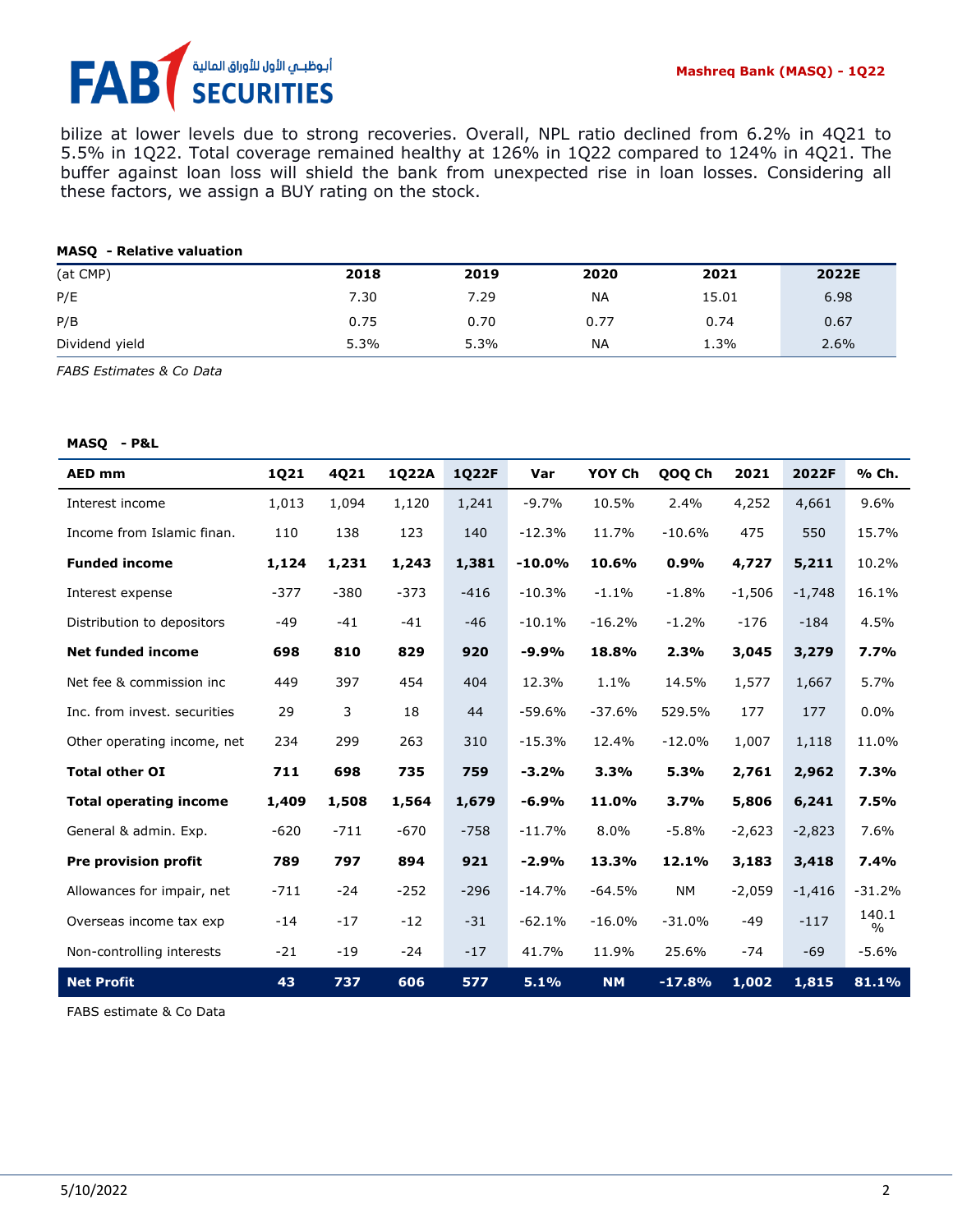### **MASQ - P&L KPI**

|                 | 1Q21    | 4Q21    | 1Q22  | YoY Ch   | QoQ Ch   | 2021    | 2022F | Change   |
|-----------------|---------|---------|-------|----------|----------|---------|-------|----------|
| Net FI/OI       | 49.5%   | 53.7%   | 53.0% | 350      | $-71$    | 52.5%   | 51.3% | $-118$   |
| <b>NIM</b>      | 2.1%    | 2.3%    | 2.2%  | 15       | -8       | 2.2%    | 2.4%  | 22       |
| <b>NIS</b>      | 1.9%    | 2.2%    | 2.1%  | 22       | -8       | $2.1\%$ | 2.4%  | 36       |
| Fees & comms/OI | 31.9%   | 26.3%   | 29.0% | $-283$   | 274      | 27.2%   | 26.7% | $-44$    |
| Trading/OI      | 2.0%    | 0.2%    | 1.1%  | -89      | 95       | $3.0\%$ | 2.8%  | $-21$    |
| Cost to income  | 44.0%   | 47.1%   | 42.8% | $-116$   | $-430$   | 45.2%   | 45.2% | 6        |
| Impairment/PPP  | 90.1%   | $3.0\%$ | 28.2% | $-6,186$ | 2,520    | 64.7%   | 41.4% | $-2,324$ |
| NP/OI           | 3.1%    | 48.9%   | 38.8% | 3,571    | $-1,012$ | 17.3%   | 29.1% | 1,183    |
| <b>ROAE</b>     | $-8.8%$ | 5.1%    | 7.7%  | 1,651    | 265      | 5.1%    | 10.1% | 507      |
| <b>ROAA</b>     | $-1.1%$ | 0.6%    | 0.9%  | 192      | 29       | 0.6%    | 1.2%  | 59       |

*FABS estimate & Co Data*

| <b>MASQ - Key BS Items</b> |             |             |          |         |             |        |
|----------------------------|-------------|-------------|----------|---------|-------------|--------|
| AED mm                     | <b>1Q21</b> | <b>2Q21</b> | 3Q21     | 4Q21    | <b>1Q22</b> | YOY Ch |
| <b>Net advances</b>        | 75,797      | 77,282      | 76,982   | 81,486  | 86,295      | 13.9%  |
| QOQ changes                | $6.0\%$     | $2.0\%$     | $-0.4\%$ | 5.9%    | 5.9%        |        |
| <b>Total assets</b>        | 162,253     | 172,763     | 169,561  | 177,054 | 182,581     | 12.5%  |
| QOQ changes                | $2.4\%$     | 6.5%        | $-1.9%$  | 4.4%    | 3.1%        |        |
| <b>Customer deposits</b>   | 90,205      | 95,433      | 94,779   | 101,483 | 104,228     | 15.5%  |
| QOQ changes                | 2.2%        | 5.8%        | $-0.7%$  | $7.1\%$ | 2.7%        |        |
| <b>Total equity</b>        | 19,652      | 20,067      | 20,165   | 21,024  | 21,206      | 7.9%   |
| QOQ changes                | $-2.7%$     | 2.1%        | 0.5%     | 4.3%    | $0.9\%$     |        |
|                            |             |             |          |         |             |        |

*FABS estimate & Co Data*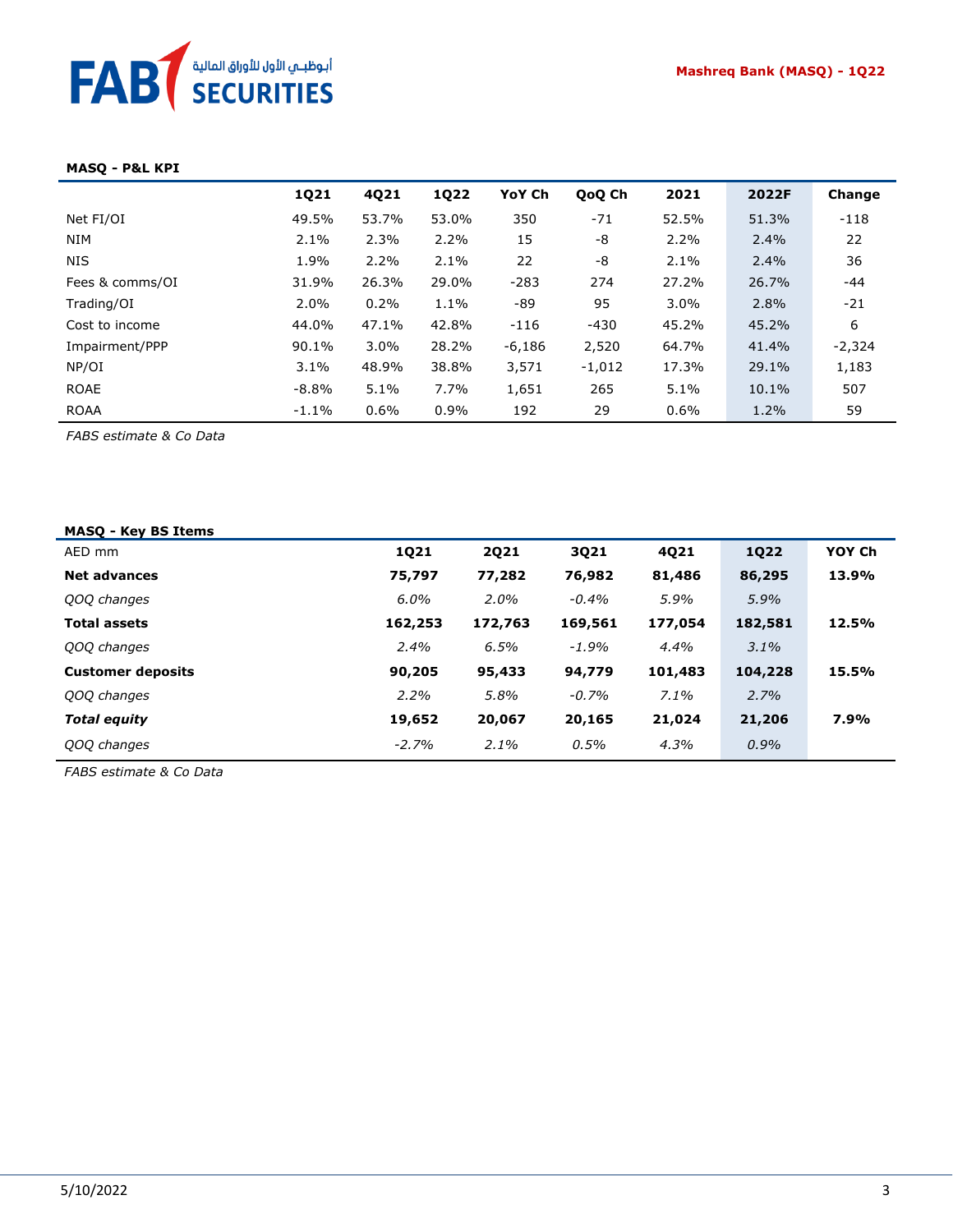### **Research Rating Methodology:**

| Rating            | <b>Upside/Downside potential</b> |
|-------------------|----------------------------------|
| <b>BUY</b>        | Higher than $+15%$               |
| <b>ACCUMULATE</b> | Between $+10\%$ to $+15\%$       |
| <b>HOLD</b>       | Lower than $+10\%$ to $-5\%$     |
| <b>REDUCE</b>     | Between -5% to -15%              |
| <b>SELL</b>       | Lower than -15%                  |

### **FAB Securities Contacts:**

# **Research Analysts** Ahmad Banihani +971-2-6161629 [ahmad.banihani@Bankfab.com](mailto:ahmad.banihani@Bankfab.com) **Sales & Execution** Abu Dhabi Head Office Trading Desk  $+971-2-6161700/1$  [Online Trading Link](http://www.nbad.com/countries/en-ae/Brokerage/WhatWeOffer/Pages/OnlineTrading.aspx) +971-2-6161777 Institutional Desk +971-4-4245765 Sales and Marketing +971-2-6161703

### **DISCLAIMER**

This report has been prepared by FAB Securities (FABS), which is authorised by the UAE Securities and Commodities Authority, licensing registration number 604002, and is a member of the Abu Dhabi Securities Exchange and Dubai Financial Market. The information, opinions and materials contained in this report are provided for information purposes only and are not to be used, construed, or considered as an offer or the solicitation of an offer or recommendation to sell or to buy or to subscribe for any investment security or other financial instrument. The information, opinions and material in this report have been obtained and derived from publicly available information and other sources considered reliable without being independently verified for their accuracy or completeness. FABS gives no representation or warranty, express or implied, as to the accuracy and completeness of information and opinions expressed in this report. Opinions expressed are current as of the original publication date appearing on the report only and the information, including the opinions contained herein, are subject to change without notice. FABS is under no obligation to update this report. The investments referred to in this report might not be suitable for all recipients. Recipients should not base their investment decisions on this report and should make their own investigations, and obtain independent advice, as appropriate. Any loss or other consequences arising from the uses of material contained in this report shall be the sole and exclusive responsibility of the recipient and FABS accepts no liability for any such loss or consequence. The value of any investment could fall as well as rise and the investor may receive less than the original amount invested. Some investments mentioned in this report might not be liquid investments, which could be difficult to realise in cash. Some investments discussed in this report could be characterised by high level of volatility, which might result in loss. FABS owns the intellectual property rights and any other material contained in this report. No part of this report may be reproduced, utilised or modified in any form either in whole or in part or by any electronic, mechanical or other means, now known or hereafter invented, including photocopying and recording, or stored in any retrieval system without the prior consent of FABS in writing. While utmost care has been taken to ensure that the information provided is accurate and correct, neither FABS, nor its employees shall, in any way, be responsible for the contents. By accepting this document, the recipient agrees he/she has read the above disclaimer and to be bound by the foregoing limitations/ restrictions.